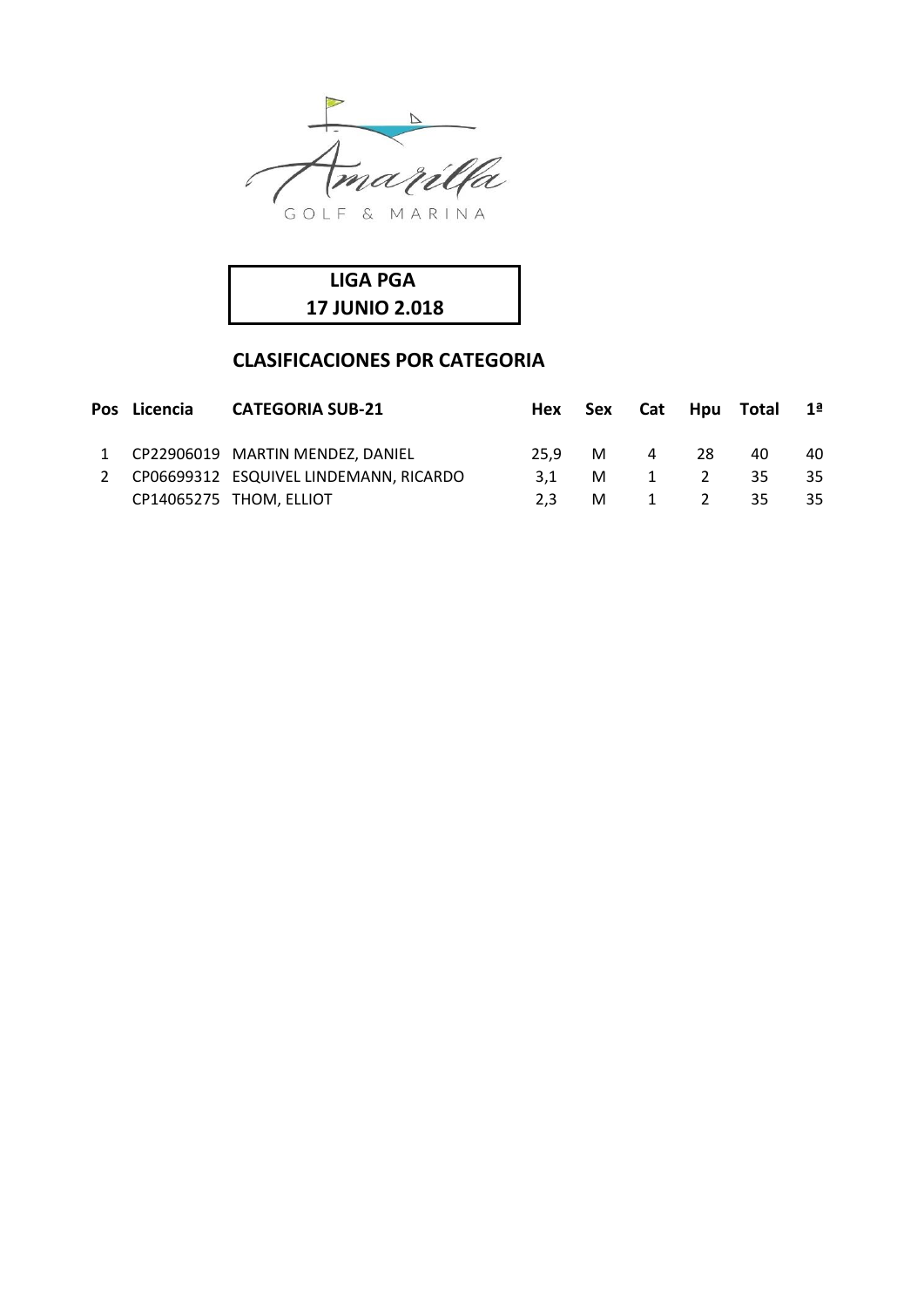

## **LIGA PGA 17 JUNIO 2.018**

| Pos            | Licencia              | <b>GANADOR SCRATCH</b>                    | Hex  | Sex | Cat            | Hpu | Total      | 1 <sup>a</sup> |
|----------------|-----------------------|-------------------------------------------|------|-----|----------------|-----|------------|----------------|
| 1              |                       | CP06699312 ESQUIVEL LINDEMANN, RICARDO    | 3,1  | M   | 1              | 2   | 33         | 33             |
|                | CP14065275            | THOM, ELLIOT                              | 2,3  | M   | 1              | 2   | 33         | 33             |
| 3              |                       | CP06192334 LASSETER, DANIEL               | 3    | M   | 1              | 2   | 29         | 29             |
| 4              |                       | CP05398896 CARBALLO DIAZ, JOSE MARCOS     | 6,3  | M   | $\overline{2}$ | 6   | 28         | 28             |
| 5              |                       | CP22435003 VELAZQUEZ MORALES, DAVID       | 4,8  | M   | $\overline{2}$ | 4   | 26         | 26             |
| 6              | CP06889884 PO, ANGELA |                                           | 18,3 | F   | 3              | 21  | 16         | 16             |
| $\overline{7}$ |                       | CP22906019 MARTIN MENDEZ, DANIEL          | 25,9 | M   | 4              | 28  | 15         | 15             |
|                |                       | CP22926388 CALZADILLA HERNANDEZ, LEONCIO  | 12,9 | M   | 3              | 14  | 15         | 15             |
| 9              | CP22901419            | SANJUAN GONZALEZ, EDUARDO VICENTE         | 26,1 | M   | 4              | 29  | 10         | 10             |
|                | CP05401114            | NARDI, LUISA                              | 22,6 | F   | 4              | 26  | 10         | 10             |
| 11             |                       | CP14904646 SARMIENTO RAMIREZ, WILSON RENE | 23,8 | M   | 4              | 26  | 9          | 9              |
| 12             | XX00025699            | O'HANLON, GERARD                          | 28   | M   | 5              | 31  | <b>Dsc</b> |                |
|                | CP02243489            | VELASCO NUÑEZ, FCO JAVIER                 | 21   | M   | 5              | 23  | <b>Dsc</b> |                |
|                | CP02924037            | RODRIGUEZ ALLOZA, LUIS MANUEL             | 17,4 | M   | 3              | 19  | <b>Dsc</b> |                |
|                |                       | CP02411871 SUAREZ PADRÓN, FRANCISCO J.    | 16,2 | M   | 5              | 17  | <b>Dsc</b> |                |
|                | CP06317557            | MORENO MASIA, GUILLERMO                   | 2,6  | M   | 1              | 2   | <b>Dsc</b> |                |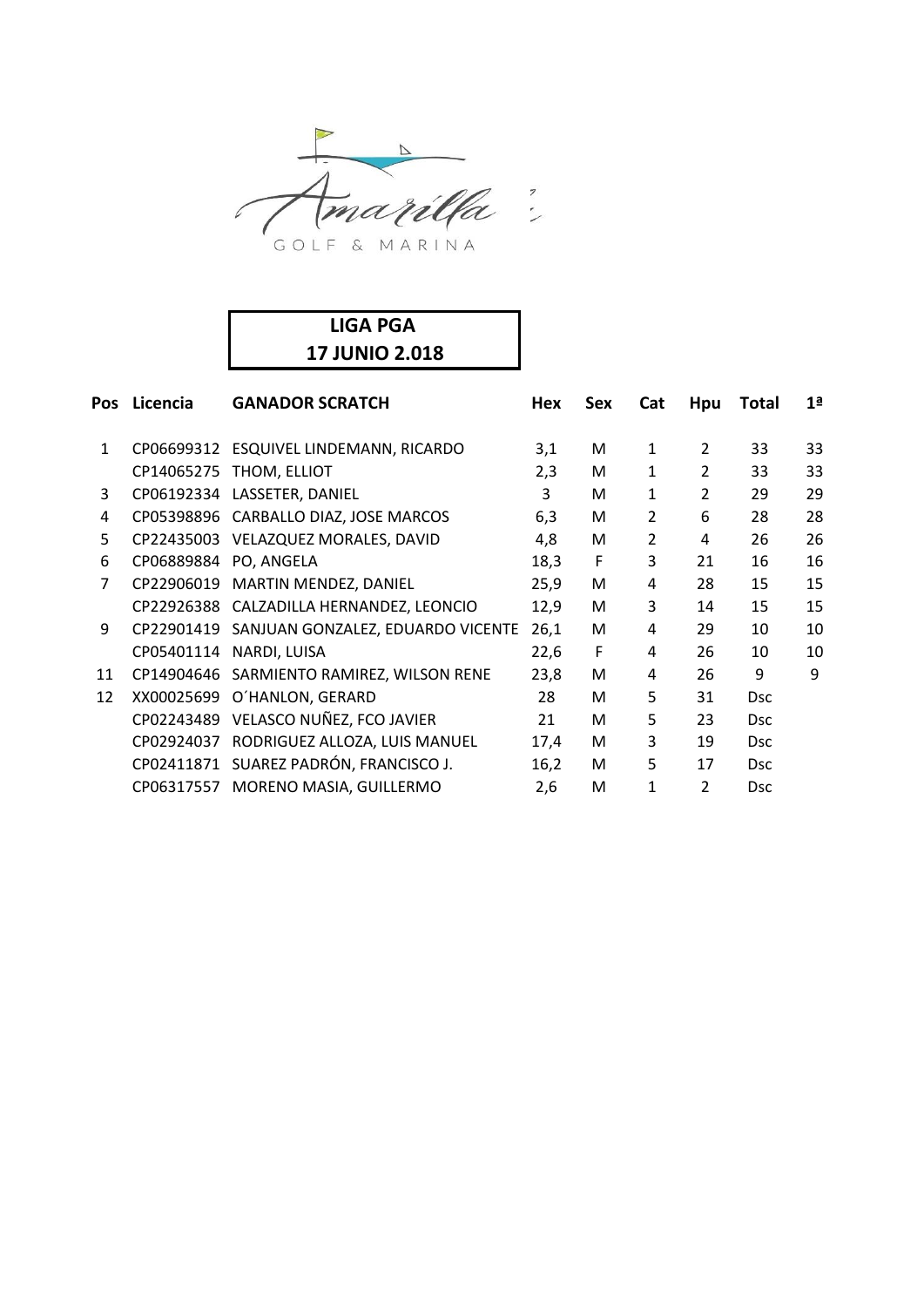

| <b>LIGA PGA</b>       |  |
|-----------------------|--|
| <b>17 JUNIO 2.018</b> |  |

| Pos Licencia            | <b>HANDICAP DAMAS</b>     |  |                | Hex Sex Cat Hpu Total 1 <sup>ª</sup> |      |
|-------------------------|---------------------------|--|----------------|--------------------------------------|------|
| 1 CP06889884 PO, ANGELA |                           |  | 18.3 F 3 21 34 |                                      | 34   |
|                         | 2 CP05401114 NARDI, LUISA |  |                | 22.6 F 4 26 31                       | - 31 |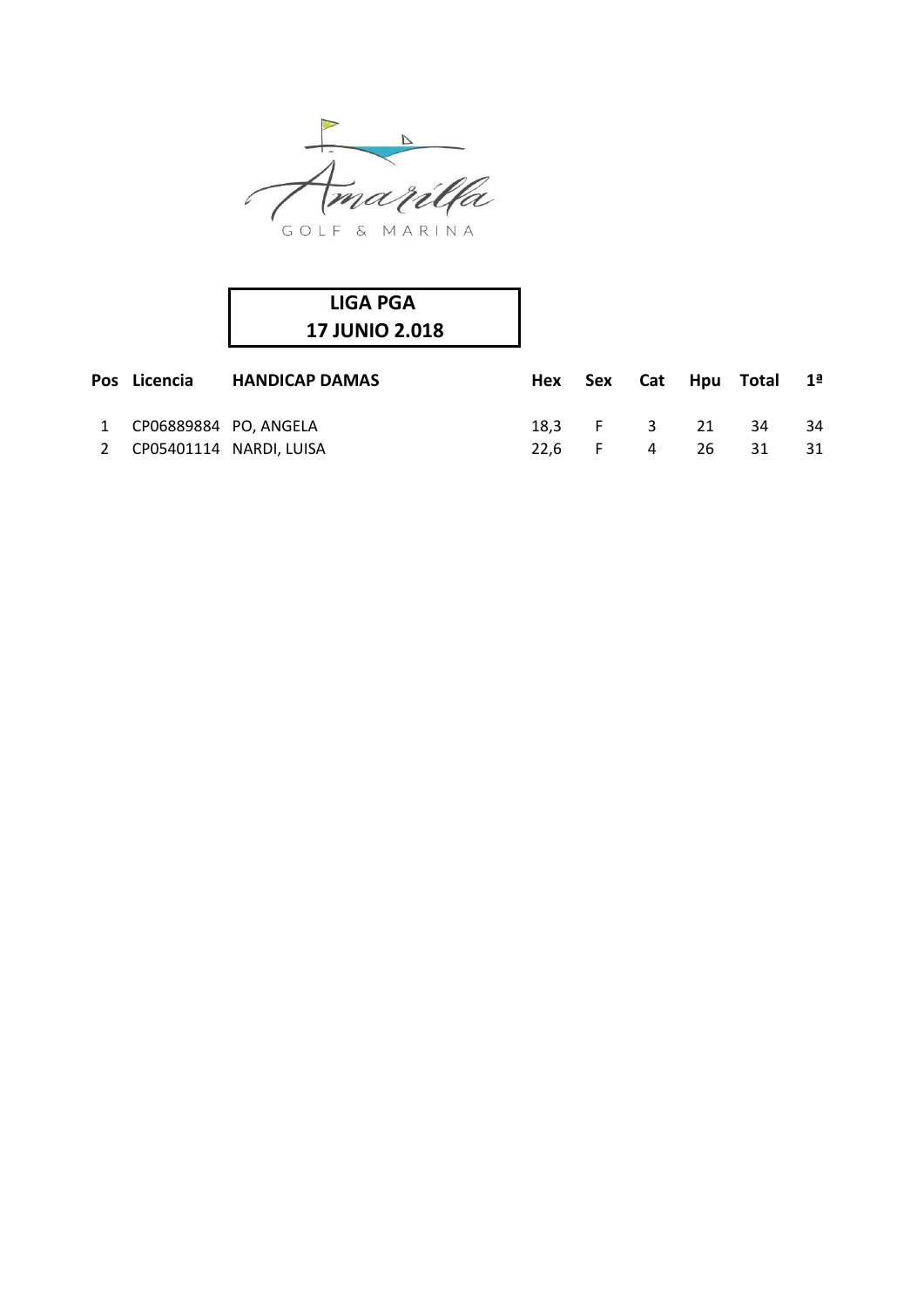

| <b>LIGA PGA</b>       |  |
|-----------------------|--|
| <b>17 JUNIO 2.018</b> |  |

| Pos | Licencia | <b>HANDICAP 1 CATEGORIA</b>              | <b>Hex</b> | <b>Sex</b> | Cat            | <b>Hpu</b> | Total      | 1 <sup>a</sup> |
|-----|----------|------------------------------------------|------------|------------|----------------|------------|------------|----------------|
| 1   |          | CP06699312 ESQUIVEL LINDEMANN, RICARDO   | 3,1        | M          | 1              | 2          | 35         | 35             |
|     |          | CP14065275 THOM, ELLIOT                  | 2,3        | М          | 1              | 2          | 35         | 35             |
| 3   |          | CP05398896 CARBALLO DIAZ, JOSE MARCOS    | 6,3        | М          | $\overline{2}$ | 6          | 34         | 34             |
| 4   |          | CP06192334 LASSETER, DANIEL              | 3          | M          |                | 2          | 31         | 31             |
| 5   |          | CP22435003 VELAZQUEZ MORALES, DAVID      | 4.8        | М          | $\overline{2}$ | 4          | 30         | 30             |
| 6   |          | CP22926388 CALZADILLA HERNANDEZ, LEONCIO | 12,9       | М          | 3              | 14         | 27         | 27             |
|     |          | CP06317557 MORENO MASIA, GUILLERMO       | 2.6        | М          |                | 2          | <b>Dsc</b> |                |
|     |          |                                          |            |            |                |            |            |                |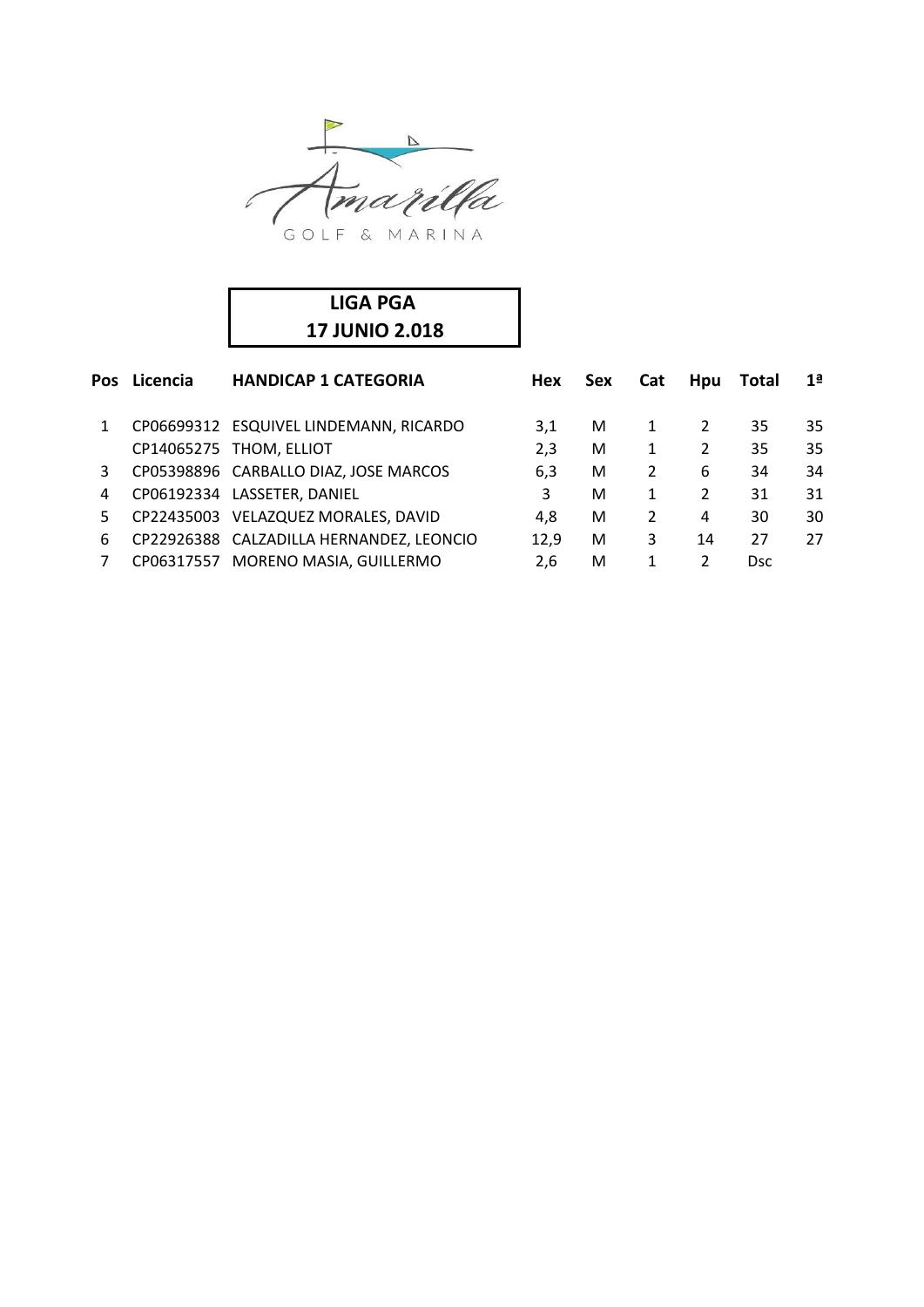

| LIGA PGA              |  |
|-----------------------|--|
| <b>17 JUNIO 2.018</b> |  |

| Licencia | <b>HANDICAP II CATEGORIA</b> | <b>Hex</b>                                                                                                                                                                                                                                                                                                                                     | <b>Sex</b> | <b>Cat</b> | Hpu | Total      | 1 <sup>a</sup> |
|----------|------------------------------|------------------------------------------------------------------------------------------------------------------------------------------------------------------------------------------------------------------------------------------------------------------------------------------------------------------------------------------------|------------|------------|-----|------------|----------------|
|          |                              | 25,9                                                                                                                                                                                                                                                                                                                                           | M          | 4          | 28  | 40         | 40             |
|          |                              | 18,3                                                                                                                                                                                                                                                                                                                                           | F          | 3          | 21  | 34         | 34             |
|          |                              | 26,1                                                                                                                                                                                                                                                                                                                                           | M          | 4          | 29  | 34         | 34             |
|          |                              | 22,6                                                                                                                                                                                                                                                                                                                                           | F          | 4          | 26  | 31         | 31             |
|          |                              | 23,8                                                                                                                                                                                                                                                                                                                                           | M          | 4          | 26  | 31         | 31             |
|          |                              | 16,2                                                                                                                                                                                                                                                                                                                                           | M          | 5          | 17  | <b>Dsc</b> |                |
|          |                              | 17.4                                                                                                                                                                                                                                                                                                                                           | M          | 3          | 19  | Dsc.       |                |
|          |                              | 21                                                                                                                                                                                                                                                                                                                                             | M          | 5          | 23  | <b>Dsc</b> |                |
|          |                              | 28                                                                                                                                                                                                                                                                                                                                             | M          | 5          | 31  | <b>Dsc</b> |                |
|          |                              | CP22906019 MARTIN MENDEZ, DANIEL<br>CP06889884 PO, ANGELA<br>CP22901419 SANJUAN GONZALEZ, EDUARDO VICENTE<br>CP05401114 NARDI, LUISA<br>CP14904646 SARMIENTO RAMIREZ, WILSON RENE<br>CP02411871 SUAREZ PADRÓN, FRANCISCO J.<br>CP02924037 RODRIGUEZ ALLOZA, LUIS MANUEL<br>CP02243489 VELASCO NUÑEZ, FCO JAVIER<br>XX00025699 O'HANLON, GERARD |            |            |     |            |                |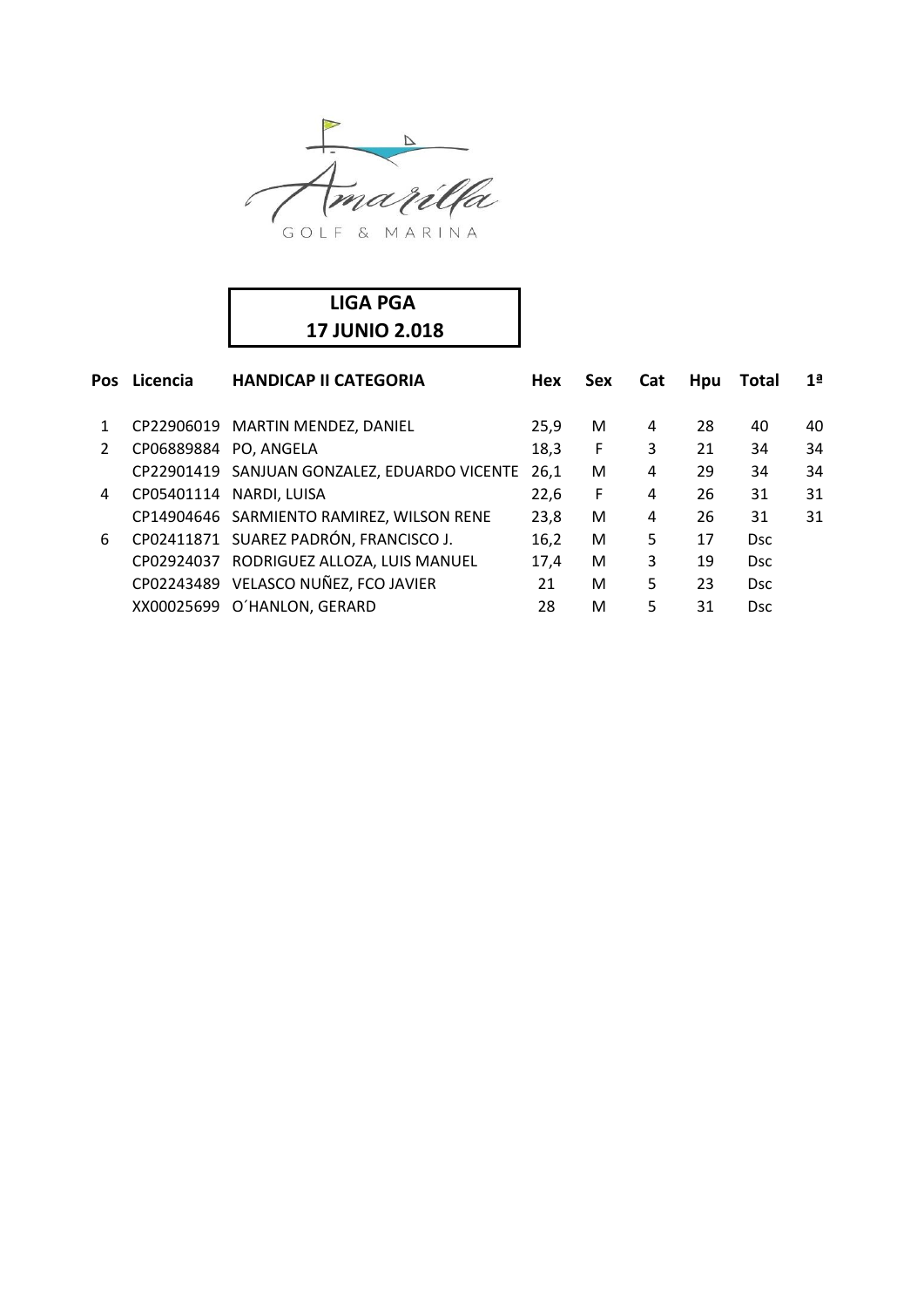

| LIGA PGA              |  |
|-----------------------|--|
| <b>17 JUNIO 2.018</b> |  |

| <b>Pos</b> | Licencia   | <b>HANDICAP ALEVIN</b>                  | <b>Hex</b> | <b>Sex</b> | <b>Cat</b> | <b>Hpu</b> | Total      | 1 <sup>a</sup> |
|------------|------------|-----------------------------------------|------------|------------|------------|------------|------------|----------------|
|            |            | CP02041197 HRISTOV PEDRAJAS, INES       | 32.9       | F.         | 5.         | 38         | 44         | 44             |
| 2          |            | CP22167239 PEREZ SAMBLAS, RODRIGO       | 25,1       | M          | 5          | 28         | 36         | 36             |
| 3          |            | CP22818348 BAEZ SEGOVIA, SIMON          | 37         | М          | 6          | 40         | 30         | 30             |
| 4          |            | CP02059009 ASCANIO MARTIN, CARLOS       | 17.6       | M          | 3          | 19         | 24         | 24             |
| 5.         |            | CP02813861 VELASCO LOPERA, JAVIER       | 23,9       | М          | 4          | 26         | <b>Dsc</b> |                |
|            | CP09163247 | <b>VIKTORA MAJER, TOMAS</b>             | 24,8       | М          | 4          | 27         | <b>Dsc</b> |                |
|            |            | CP02809565 DOMINGUEZ FERNANDEZ, CARLOTA | 46         | F          | 6          | 52         | <b>Dsc</b> |                |
|            |            |                                         |            |            |            |            |            |                |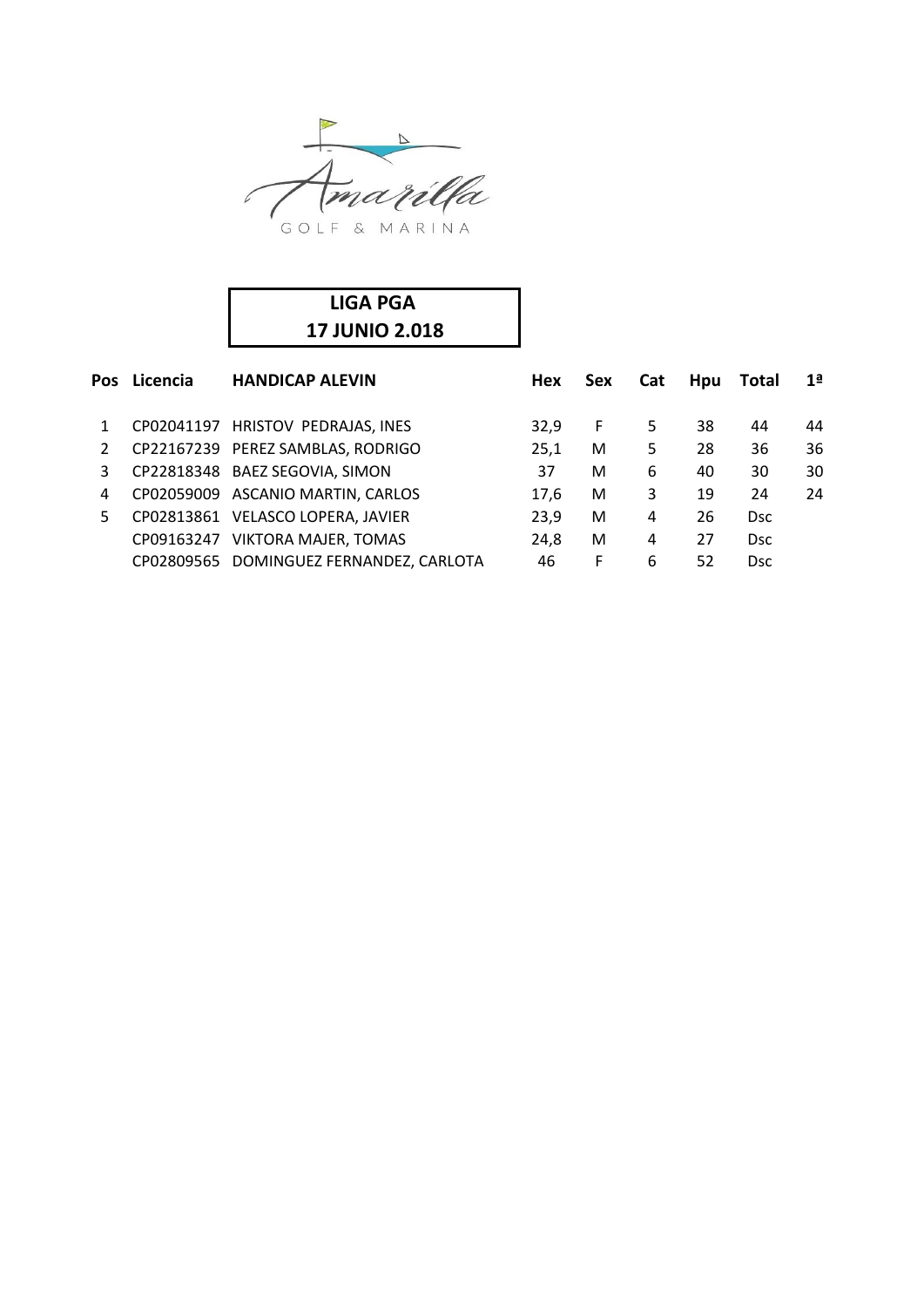

| <b>LIGA PGA</b>       |  |
|-----------------------|--|
| <b>17 JUNIO 2.018</b> |  |

|    | Pos Licencia | <b>HANDICAP INFANTIL</b>              | Hex  | <b>Sex</b> | <b>Cat</b> | <b>Hpu</b> | Total | 1 <sup>a</sup> |
|----|--------------|---------------------------------------|------|------------|------------|------------|-------|----------------|
|    |              | CP02409002 MENDEZ RIPKE, MARIA        | 26.  | F.         | 4          | 30         | 40    | 40             |
|    |              | CP06891653 ADAMEK, TADEAS             | 42   | M          | 6          | 40         | 40    | 40             |
| 3  |              | CP14747638 JIMENEZ MORALES, ALEJANDRO | 22.6 | M          | 4          | 25         | 37    | 37             |
| 4  |              | CP22167238 PEREZ SAMBLAS, CRISTINA    | 19.9 | F.         | 4          | 23         | 25    | 25.            |
| 5. |              | CP05807304 BELFONTALI, GIULIA         | 36   | F.         | 5.         | 41         | N.P   |                |
|    |              |                                       |      |            |            |            |       |                |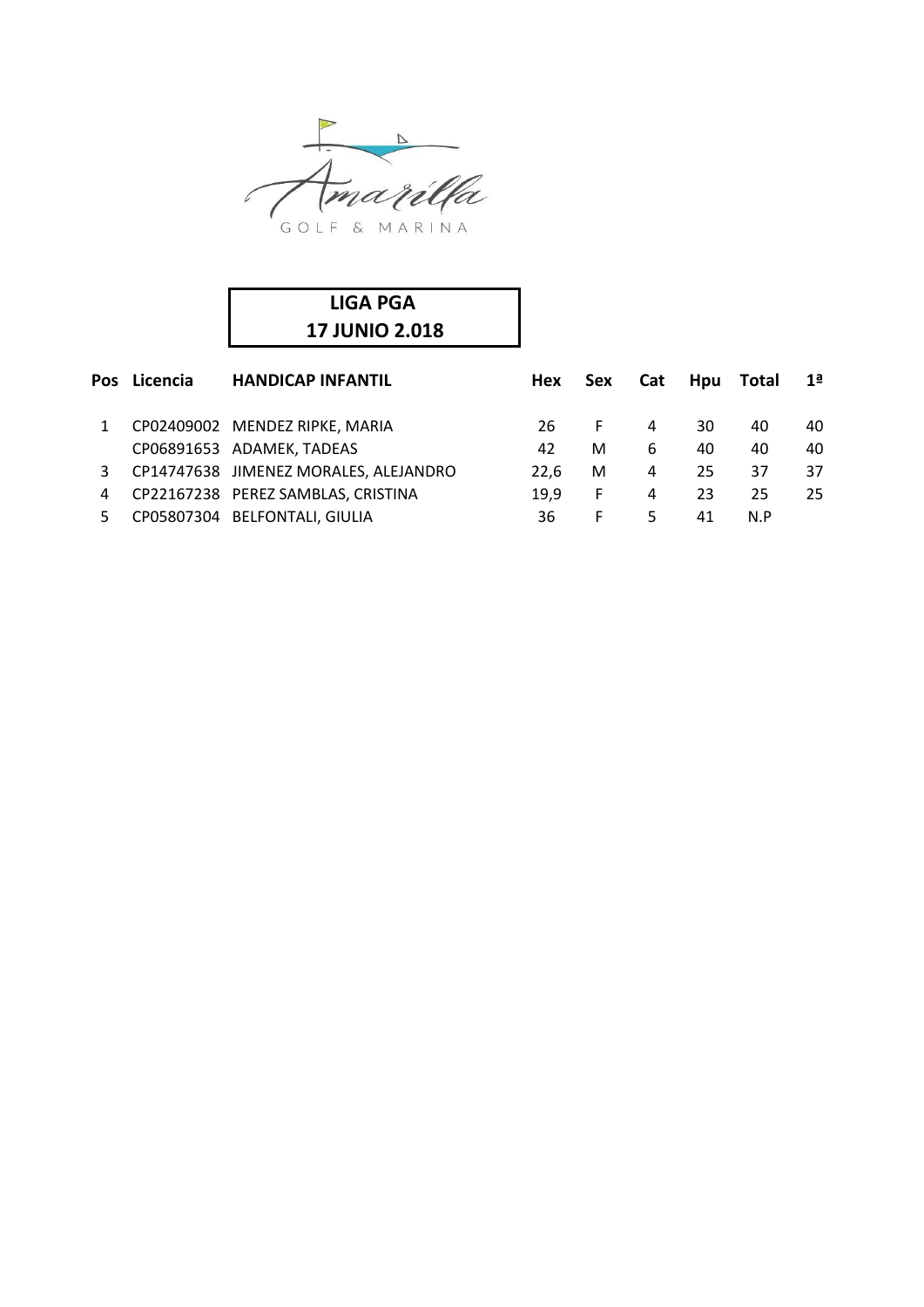

| LIGA PGA              |  |
|-----------------------|--|
| <b>17 JUNIO 2.018</b> |  |

|    | Pos Licencia | <b>HANDICAP CADETE</b>              | Hex  | Sex | Cat | <b>Hpu</b> | Total | 1ª |
|----|--------------|-------------------------------------|------|-----|-----|------------|-------|----|
|    |              | CP02893648 RODRIGUEZ DIAZ, MARIO    | 13.2 | M   | 3   | 14         | 36    | 36 |
| 2  |              | CP22463638 VELAZQUEZ MORALES, MARIA | 5.1  | F.  | 2   | 6          | 34    | 34 |
| 3  |              | CP22787271 BAEZ SEGOVIA, DANIEL     | 13.9 | M   | 3   | 15         | 32    | 32 |
| 4  |              | CP22807288 MARTIN MARTIN, EDUARDO   | 5.8  | M   | 2   | 6          | 28    | 28 |
| 5. |              | CP02893646 RODRIGUEZ DIAZ, MARCOS   | 4.8  | M   |     | 4          | 24    | 24 |
|    |              |                                     |      |     |     |            |       |    |